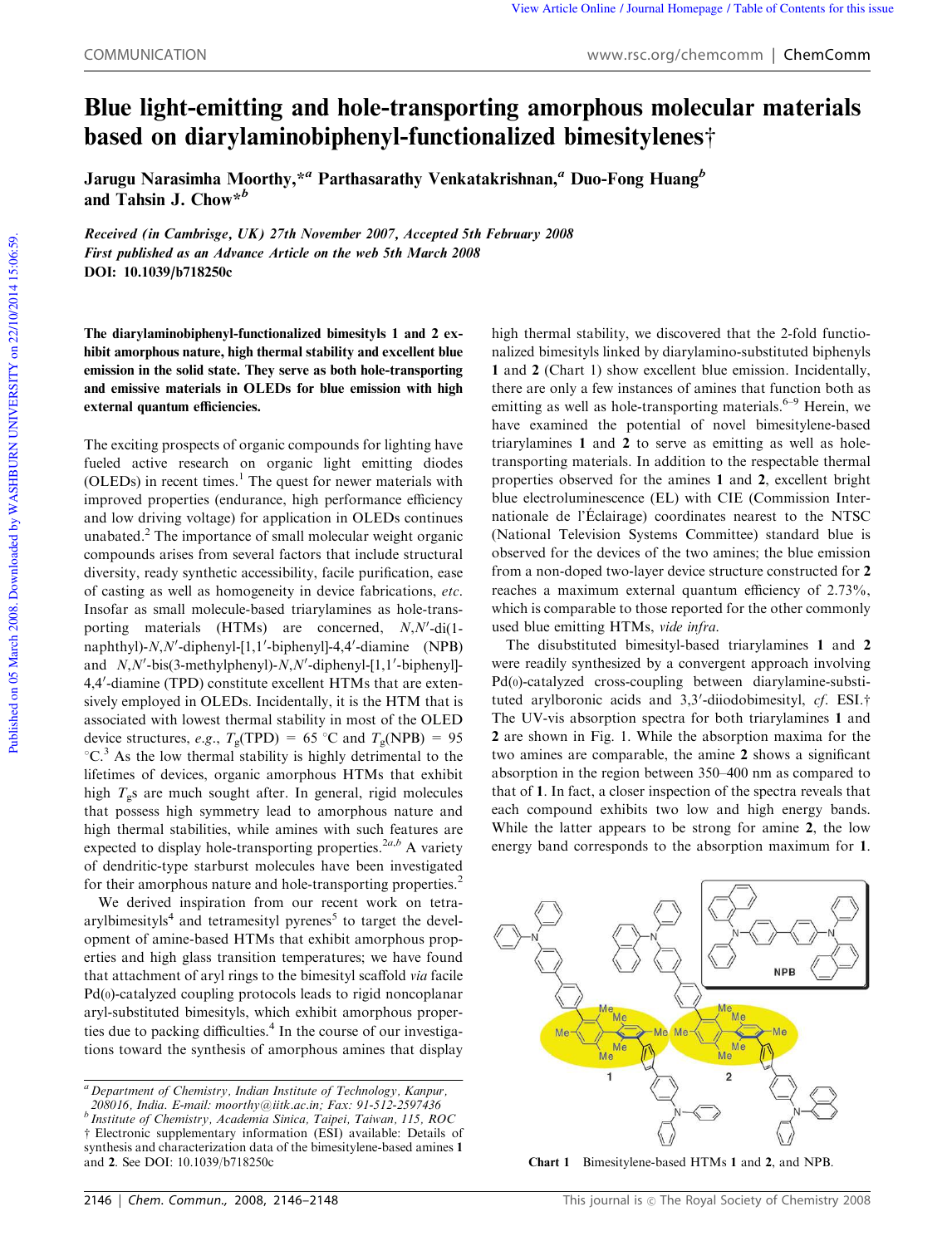

Fig. 1 UV-vis absorption (left) and photoluminescence (right) spectra of 1 (red line) and 2 (blue line) in chloroform  $(ca. 10^{-6}$  M) and in vacuum deposited films (dotted lines). Inset shows the photographs of blue emission from vacuum-sublimed films of 1 and 2 upon excitation with a hand-held UV lamp.

The two-band feature observed for 1 and 2 is consistent with the pattern reported for the absorption of analogous diarylamino-substituted biphenyls.<sup>10,11</sup> The dilute solutions (*ca.* 1  $\times$  $10^{-6}$  M) of both 1 and 2 in chloroform were found to exhibit excellent blue emission with their maximum at 430–432 nm (Table 1). As is evident from Fig. 1, the emissions for the two compounds are similar despite differences in their absorption spectra. The emission in the film was found to parallel that observed for the solutions in chloroform. The absence of any long wavelength emission attests to 'no-aggregation' behavior. The fluorescence quantum efficiencies of 1 and 2 for their solutions in dichloromethane and vacuum-deposited films were estimated by the integrating sphere method, *cf.* ESI.<sup>†</sup> While the values were found to be similar in both media (Table 1), one observes a striking reduction in the quantum efficiency for the naphthyl analog 2 as compared to that for 1. The fluorescence lifetimes for 1 and 2 in dichloromethane were found to be 1.27 and 3.24 ns, respectively. Clearly, the replacement of a phenyl by naphthyl ring has a dramatic bearing on the quantum yields as well as fluorescence lifetimes.

Insofar as the amorphous properties and thermal stabilities are concerned, the amine 1 shows a broad endotherm corresponding to  $T_g$  at *ca*. 122 °C with a melting transition around 164 °C, while 2 exhibits a much higher  $T_g$  at *ca*. 152 °C without any melting transition; the  $T_g$  for the latter was found to be stable when subjected to repeated heating and cooling cycles. The decomposition temperatures for 1 and 2 are as high as 438 and 460  $\degree$ C, respectively (Table 1). It should be noted that the

thermal properties for the amines 1 and 2 based on a bimesitylene scaffold are significantly better than NPB, a most commonly employed HTM. Electrochemically, both 1 and 2 show a reversible one-electron oxidation behavior. The energies of HOMOs (Table 1) derived from the oxidation potentials  $(E_{ox})$ , as determined by cyclic voltammetry, were found to be comparable to the ionization potentials determined by UV photoelectron spectroscopy. The LUMO values for 1 and 2 were calculated from their respective onset potentials (band gap energy) obtained from the tail-end of their absorptions and HOMO values.

The functional behavior of 1 and 2 was investigated by constructing multilayer devices for capturing EL. The configurations of the multilayer devices were: (A) ITO/NPB (400  $\rm \AA$ )/ 1 (100 Å)/TPBI (400 Å)/LiF (10 Å)/Al (1500 Å); (B) ITO/NPB  $(400 \text{ Å})/2$   $(100 \text{ Å})/\text{TPBI}$   $(400 \text{ Å})/\text{LiF}$   $(10 \text{ Å})/\text{Al}$   $(1500 \text{ Å})$ , where ITO (indium tin oxide) was the anode, NPB served as a hole-transporting layer, 1/2 was employed as an emitting layer, TPBI (2,2',2"-(1,3,5-benzenetriyl)-tris(1-phenyl-1-Hbenzimidazole) as an electron transporting layer, and LiF:Al as the composite cathode. The performance characteristics, *viz.*, turn-on voltage, power efficiency, luminance efficiency, external quantum efficiency and CIE coordinates, of these devices are summarized in Table 2. As can be seen, these nondoped devices exhibit a low turn-on voltage, bright luminance and high external quantum efficiency. The EL spectra recorded for 1 and 2 shown in Fig. 2 reveal a pure-blue emission ( $\lambda_{\text{max}}$ ) *ca.* 440 nm) according to the CIE chromaticity diagram with (*x*, *y*) coordinates nearest to the standard NTSC blue. The luminance efficiencies and external quantum efficiencies for the devices of 1 and 2 were 3.04 cd/A and 4.09%, and 2.88 cd/A and 3.89%, respectively, at a current density of 20 mA/cm<sup>2</sup>. The maximum external quantum efficiencies achieved for 1 and 2 were 4.09% (4.5 V  $\omega$  25.68 mA/cm<sup>2</sup>) and 4.23%  $(8.5 \text{ V} \text{ @ } 8.65 \text{ mA/cm}^2)$ , respectively.

The dual role of the amines 1 and 2 to function as both emitting as well as hole-transporting materials was specifically examined for the naphthyl-substituted amine 2. Thus, the device C was constructed by omitting NPB with the following simplified configuration: ITO/2 (600 Å)/TPBI (400 Å)/LiF  $(10 \text{ Å})/$ Al  $(1500 \text{ Å})$ . This device showed both hole-transporting as well as emitting behavior with the emission of blue light of a very high color purity as observed for device B. The maximum luminance and external quantum efficiencies achieved for the device C were 1.94 cd/A and 2.73%, respectively, at a current density of 6.32 mA/cm<sup>2</sup> (6.5 V). The turn-on voltages for all cases were as low as 2.9–4.0 V.

Table 1 Optical absorption, photoluminescence (PL), quantum yield and electrochemical data, and thermal properties of 1, 2 and NPB

| <b>HTM</b> | $a/\text{nm}$<br>$\lambda$ <sub>max</sub> | Band $\text{gap}^b$ | $\epsilon$ sol/film nm<br>a,c<br>≁max | $\Phi^d$ sol/film | HOMO/LUMO <sup>e</sup> | $T_A^{f/\circ}C$<br>$\overline{A}$ | $T_{\alpha}{}^{g/\circ} \mathsf{C}$<br>$1 \sigma$ |
|------------|-------------------------------------------|---------------------|---------------------------------------|-------------------|------------------------|------------------------------------|---------------------------------------------------|
|            | 330                                       | 3.23                | 430/431                               | 0.51/0.52         | 5.53/2.30              | 438                                | 122                                               |
| ∸          | 325                                       | 3.08                | 432/435                               | 0.17/0.17         | 5.54/2.46              | 460                                | 152                                               |
| <b>NPB</b> | 340                                       |                     | 450                                   |                   | 5.40/2.30              | $-$                                | 05                                                |

<sup>*a*</sup> In chloroform (*ca.* 10<sup>-6</sup> M). <sup>*b*</sup> From absorption onset values. <sup>*c*</sup>  $\lambda_{ex}^{sol} = 330$  nm and  $\lambda_{ex}^{film} = 325$  nm. <sup>*d*</sup> For dichloromethane solutions and vacuumdeposited films (1000 A˚ ) by using the integrating sphere method. *<sup>e</sup>* HOMO values were calculated from oxidation potentials, while LUMO values were calculated by subtracting band gap values from their HOMO values. *f* By TGA. <sup>*g*</sup> By DSC; melting temperature of 1 is 164 °C. <sup>*h*</sup> Not available.